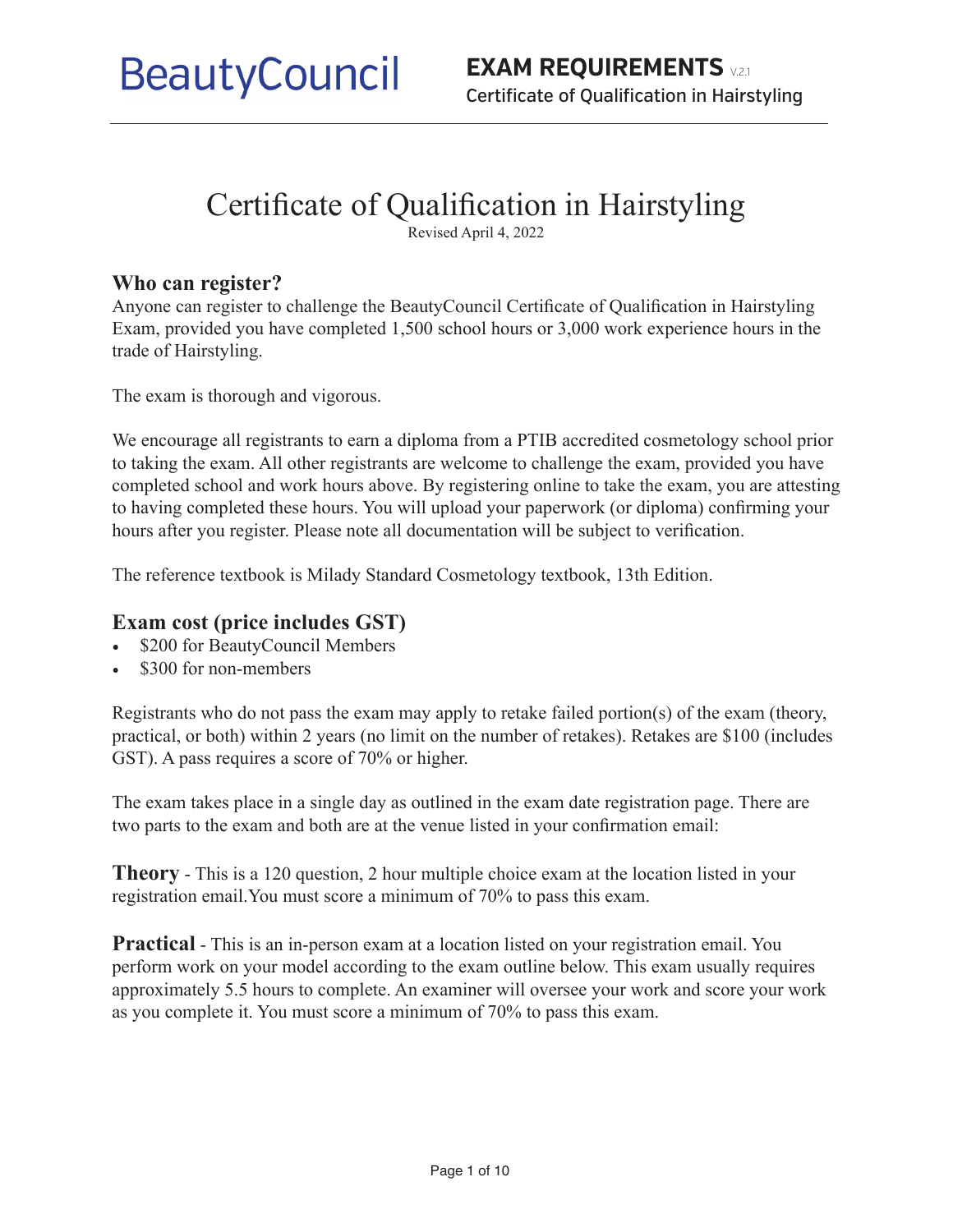# **EXAM REQUIREMENTS** V.2.1 Certificate of Qualification in Hairstyling



## **Steps to earn your Certificate of Qualification:**

- 1. Go to Certifications / Certificates of Qualification at www.beautycouncil.ca. Click "Tap here to see the exam schedule". Choose your desired exam date. If no dates are available, do not call the office. All available dates are posted on this calendar. We post new exams regularly.
- 2. Submit your complete and accurate details, and your payment. You will receive a confirmation email with loction and venue details.
- 3. Prepare your documents to submit to us. A clear, well-lit photo taken with a smart phone will work. You will receive a link in a confirmation email where you may submit the images to us.
- 4. Attend the exam as detailed in your confirmation email.

You will be notified of pass/fail via email, within 2-4 weeks. If you pass the exam, you will receive a digital certificate and a hardcopy certificate.

If you do not attend your scheduled exam, or arrive more than 15 minutes late, your exam fee will not be refunded. Cancellations must be given 72 hours in advance by advising us at info@beautycouncil.ca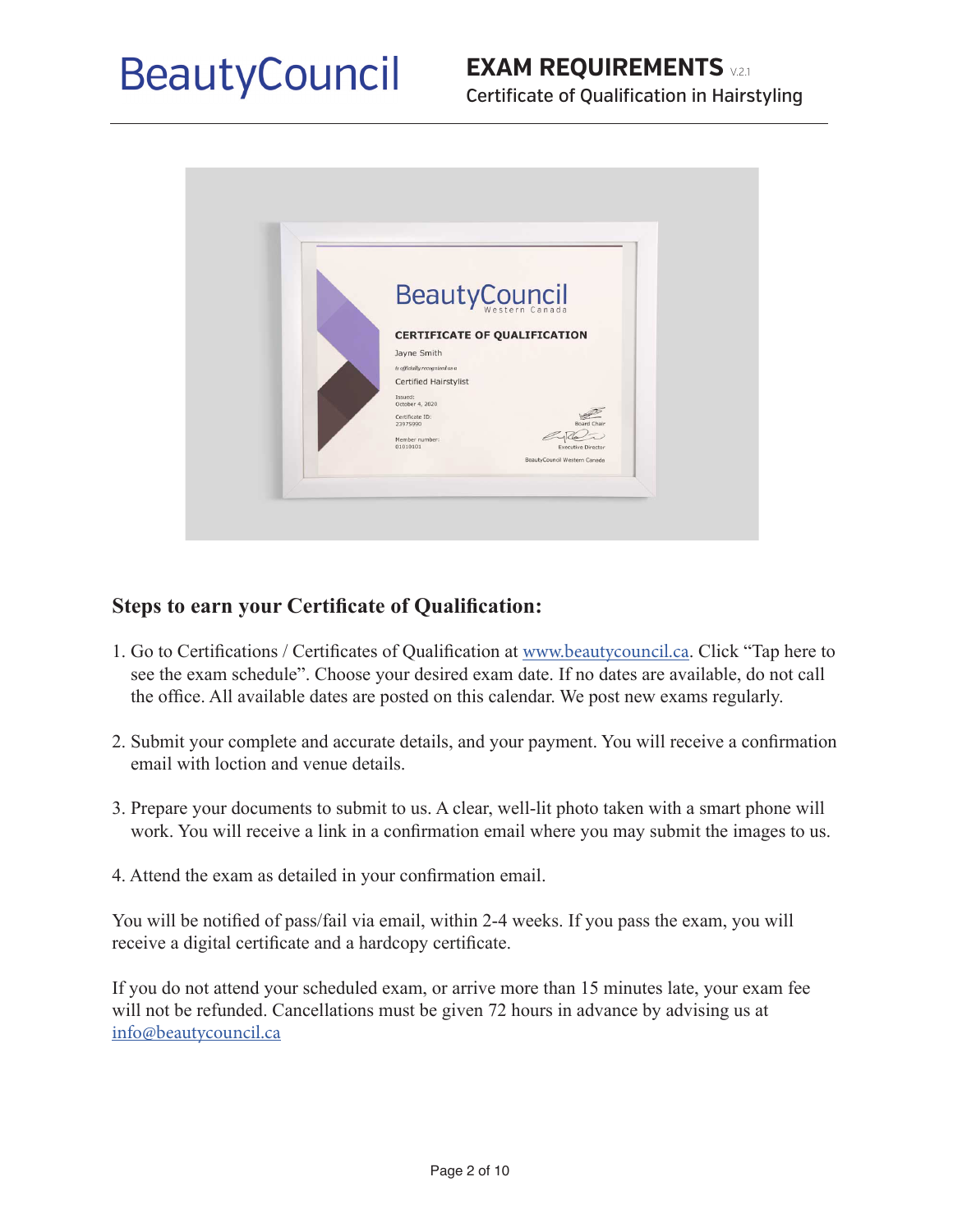#### **Attending the Exam**

COVID-19 protocols are in place for all exams. All registrants, examiners, models, must wear a mask at all times. During segments of the exam where the model must remove the mask, the registrant will be required to wear a face shield in addition to a mask. You and your model will be asked to answer COVID-19 screening questions. Persons presenting with symptoms or having had recent exposure to COVID-19 will be asked to leave the premises and rebook at a later date. You will be required to sanitize your hands upon entry.

Registrants will wear clean, professional attire and wear no nail enhancements. Uniforms are not required.

Registrants will turn off cell phones and devices and refrain from talking during the exam unless prompted by the examiner.

Only registrants and models will be permitted to stay in the exam area. Models must not be beauty school students, beauty professionals, or be working or have experience in the beauty industry.

- You and your model must arrive on time. Registrants who arrive more than 15 minutes late will not be admitted and will be required to reschedule for a later date.
- Present your valid government-issued Canadian photo ID, and your model's photo ID. The name on the ID will appear on your certificate.
- Submit your model waiver form.

Please ensure you have everything on the equipment checklist provided. There will be a short lunch break. Please pack a lunch.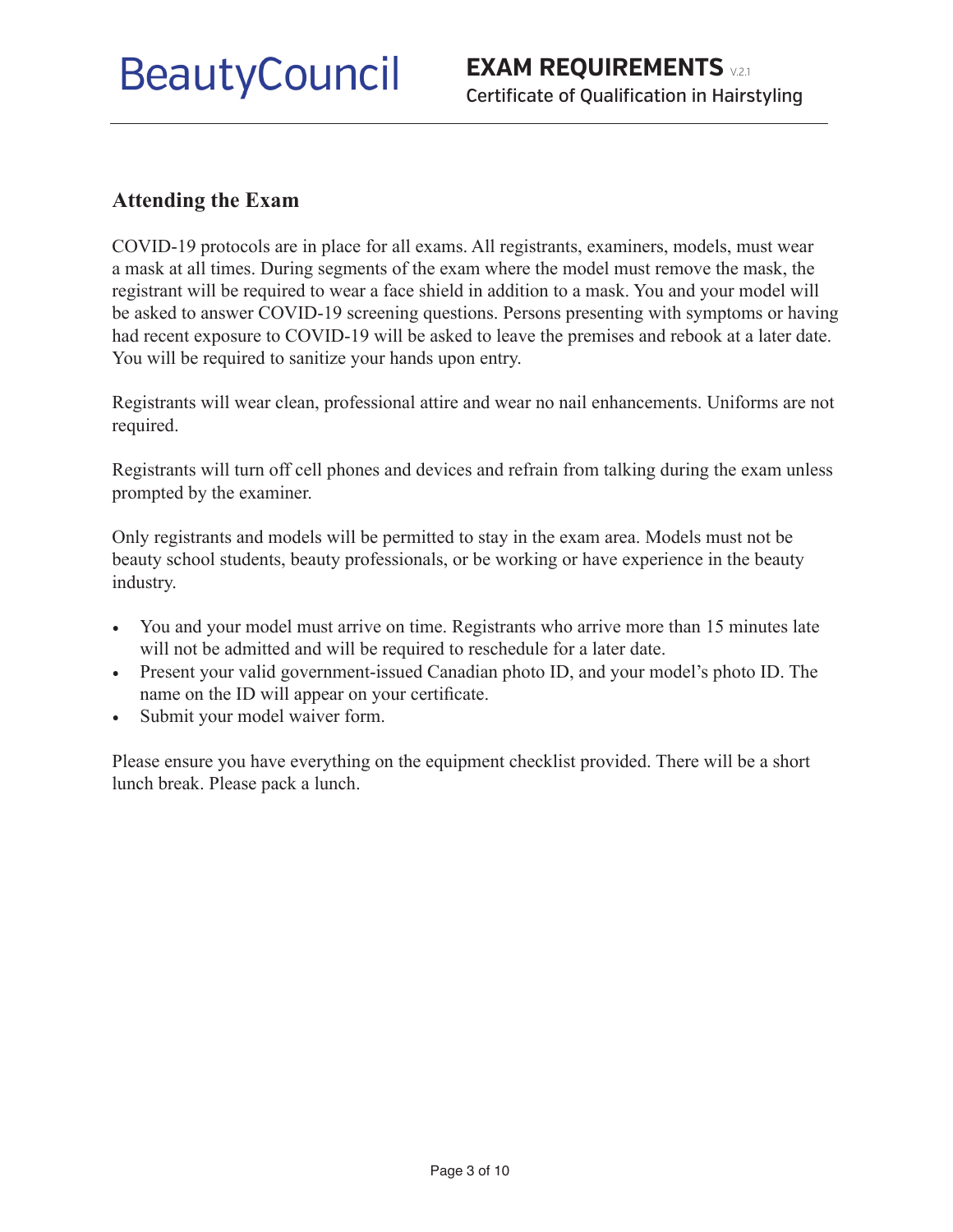#### **The Theory exam:**

At the exam venue, you will take our multiple choice theory exam.

### **The Practical exam:**

At the exam venue, you will perform the practical exam and be graded by our examiner.

# **PRACTICAL EXAM**

**1. General trade practices** – evaluated concurrently. Less than 70% in this category = fail for the entire practical exam.

- Displays required equipment & tools
- Demonstrates proper hygiene & sanitation practices
- Displays and demonstrates a clean work area
- Displays personal image as an industry professional
- Communication
- **2. Men's technical haircut** 40 minutes model or mannequin
- Demonstrates 1" or more removed
- Demonstrates blended interior
- Demonstrates tapered perimeter
- Demonstrates clean perimeter
- Demonstrates clean arch line
- Demonstrates scissor over comb technique
- Demonstrates clipper over comb technique
- End result is complimentary to model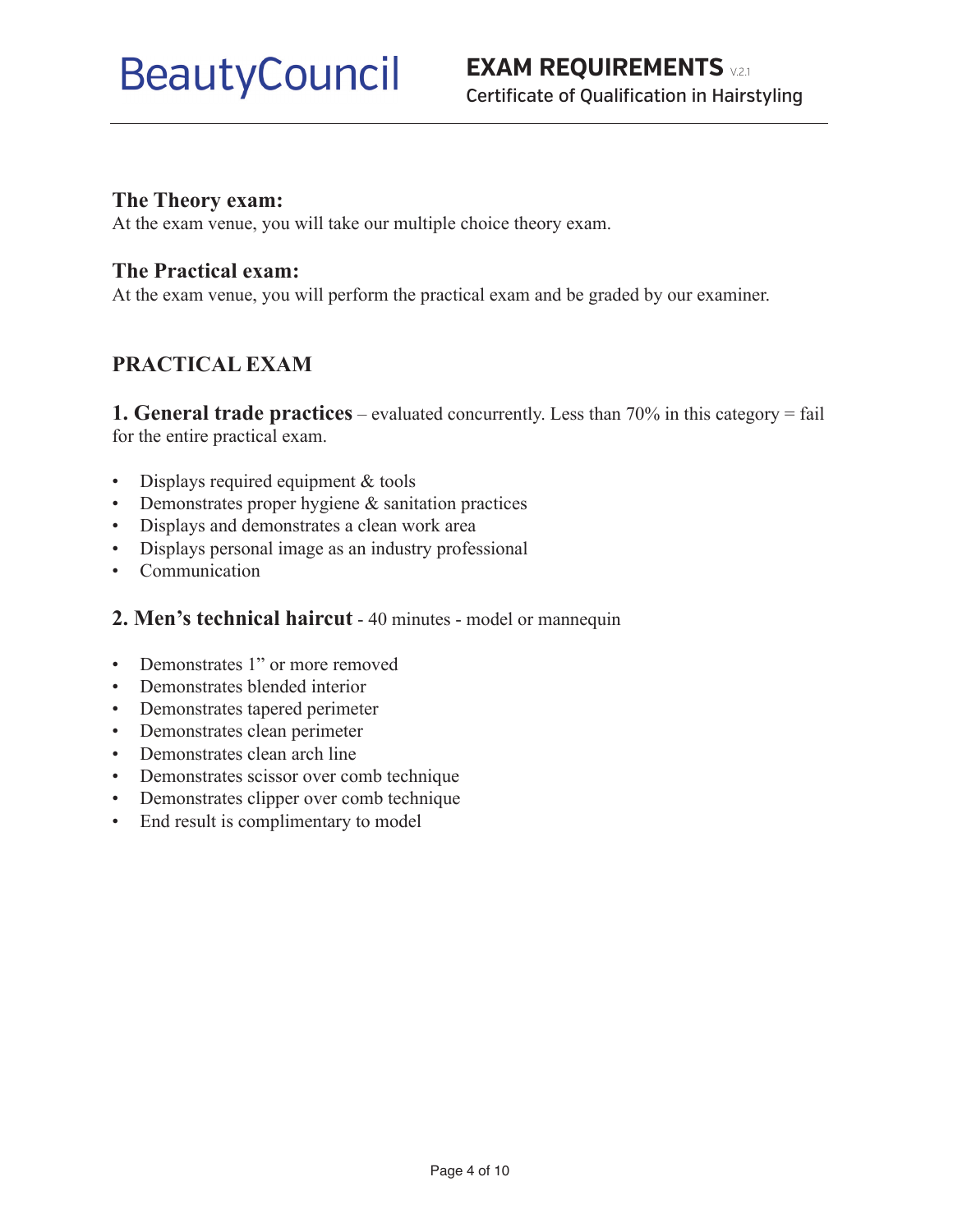**3. Women's haircuts** - must demonstrate the following techniques on either the women's long cut or the women's short cut.

- Fringe or side fringe
- Point cutting
- Slide cutting (slithering)
	- A. Women's long cut/style 1 hour 5 minutes Model or mannequin
- Demonstrates 1" or more removed
- Finished length below the shoulder
- Must have layers, and face-framing layers.
- Demonstrates balance to model
- Demonstrates ability to control form
- Demonstrates even perimeter
- Blowdry using appropriate brushes
- End result is complimentary to model

B. Women's short cut/style – 1 hour 5 minutes - model or mannequin

- Demonstrates 1" or more removed
- Finished length above the shoulder
- Must not be one length
- Demonstrates balance to model
- Demonstrates ability to control form
- Demonstrates even perimeter
- Blowdry using appropriate brushes
- End result is complimentary to model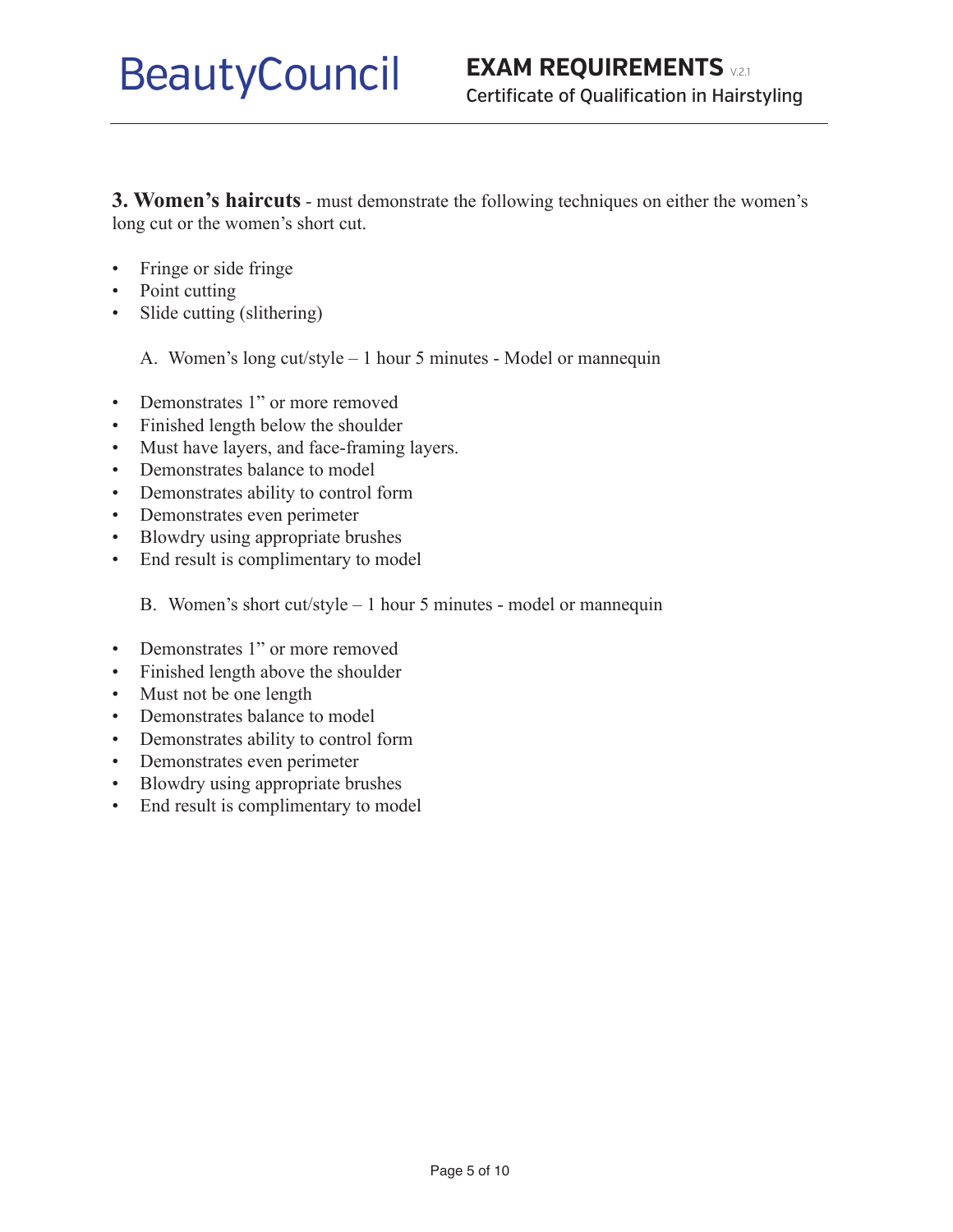### **4. Curling iron** – 20 minutes - Marcel or spring iron. Model or mannequin

- Demonstrates control of iron with no indentations
- Demonstrates on-base root lift
- Demonstrates  $\frac{1}{2}$  off base root lift
- Demonstrates off base curls
- Demonstrates controlled form
- End result is complimentary to model

**5. Creative updo** – 40 minutes - Model/mannequin may be pre-set if style requires it

- Demonstrates smooth finish
- Displays balance
- Demonstrates even & consistent back combing
- Demonstrates pins are securely anchored & hidden
- Demonstrates proper use of accessories to accent finished style if needed
- **6. Partial perm** 45 minutes Winding only, no processing. Mannequin.
- 10 wound strands for each technique
- Spiral
- Piggyback
- Overlap/croquignole
- Hair is wrapped smooth with correct rod size
- Displays no fish hooks
- End result matches curl size to rod size
- Demonstrates minimum 4 revolutions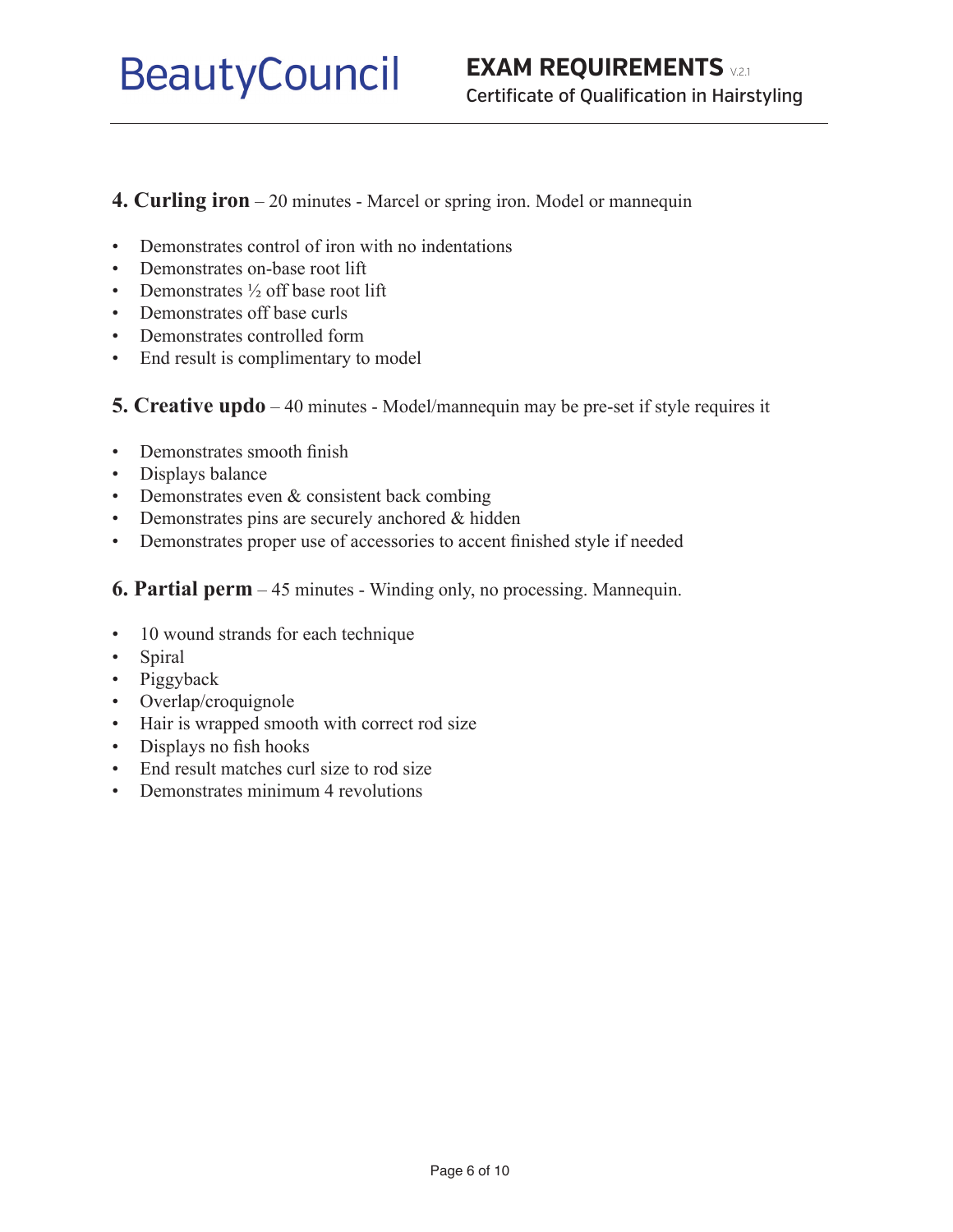### **7. Colour application preparation** – 10 minutes - Mannequin

- Head is divided into four sections
- Mix bleach/colour (see individual sections below)
- Write down and present the formula for each section to the examiner.
- Section  $1 Five (5) Weaved bleach foils 10 minutes$
- $\cdot$  Demonstrates  $\frac{1}{4}$  clean sections
- • Foils are evenly and consistently spaced
- · Display no space between foil and scalp
- Section  $2 -$  Five (5) Sliced bleach foils  $-10$  minutes
- · Demonstrates clean 1/8" sections
- Foils are evenly and consistently spaced
- · Displays no space between foil and scalp
- Section 3 Colour Retouch application 10 minutes
- $\cdot$  Demonstrates clean  $\frac{1}{4}$  sections
- · Product has been applied from scalp to demarcation line
- **Demonstrates hair is thoroughly saturated**
- Correctly answers oral questions given
- •
- Section  $4 \text{Virgin application of bleach} 10 minutes$
- **•** Demonstrates clean  $\frac{1}{4}$  sections
- Displays product applied  $\frac{1}{2}$ " away from scalp
- · Demonstrates hair s thoroughly saturated
- Correctly answers oral questions given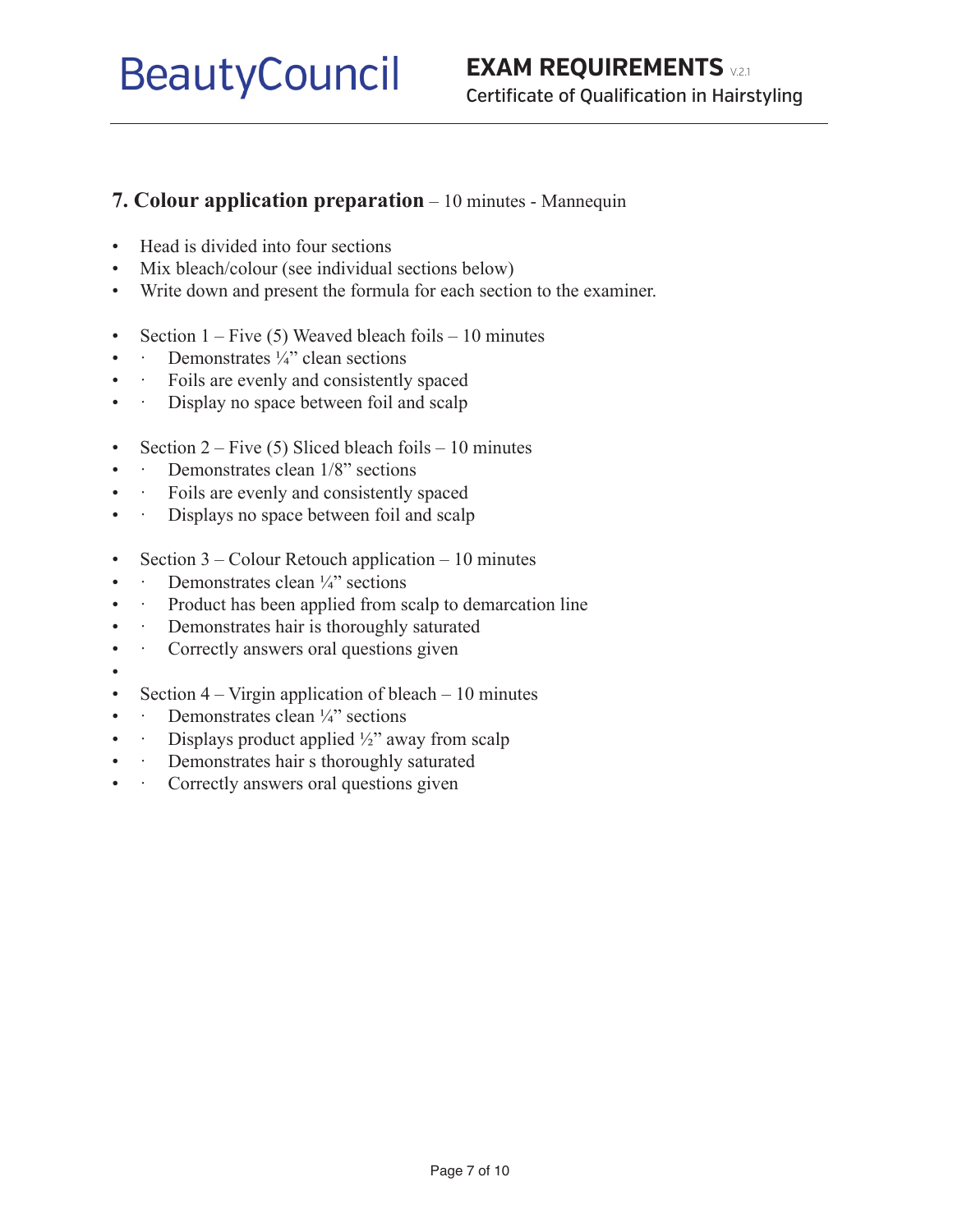# **Practical Examination Supplies and Checklist**

BeautyCouncil provides these supplies:

- Styling chair
- Styling station
- Salon-like environment
- Access to a sink with hot water

**IMPORTANT:** Products must be approved for sale in Canada (for example, they must have English and French on the label, include metric measurements, and be approved for use on clients). Professional products can be purchased at beauty suppliers such as West Coast Beauty, Modern Beauty, CosmoProf, Icon, and more. Borrowing is prohibited.

- ❏ Government-issued photo ID
- ❏ Model Release Form
- ❏ Mask
- ❏ Face shield
- $\Box$  10 towels (16"x24")
- ❏ 6' electrical cord
- ❏ Sectioning clips (8 or more)
- ❏ Water spray bottle
- ❏ Cutting shears
- ❏ Neck duster
- ❏ Professional hair dryer
- ❏ Cotton batting
- ❏ End papers
- ❏ Garbage bag
- ❏ Thinning shears (optional)
- ❏ Shampoo & conditioner
- ❏ Razor
- ❏ Clipper
- ❏ Trimmer
- ❏ Setting gel
- ❏ Hair spray
- ❏ Setting lotion
- ❏ Styling aids (gel, mousse, etc)
- ❏ Accessories (if needed)
- ❏ Barbicide, barbicide jar
- ❏ 2 long hair mannequins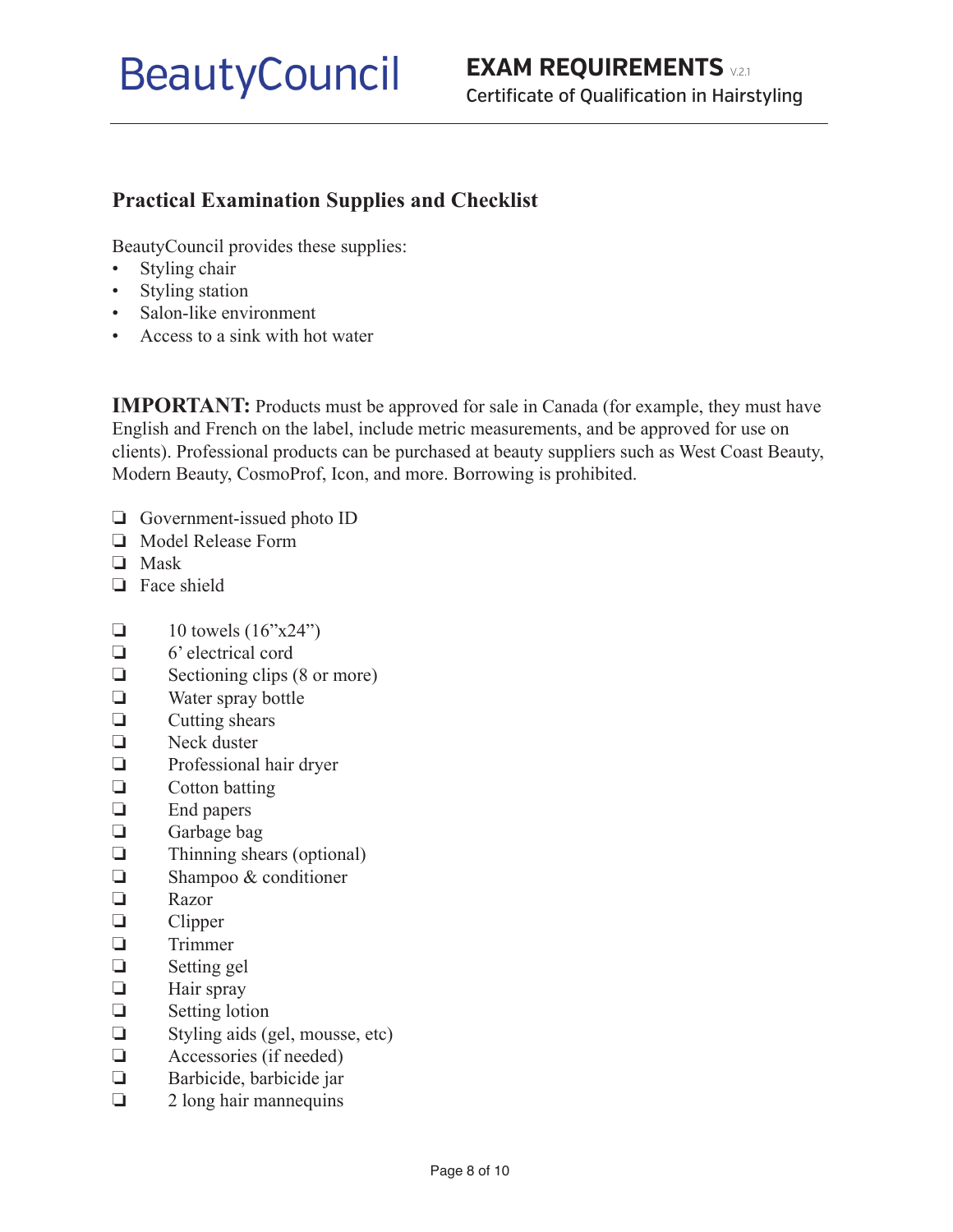- ❏ 1 male mannequin
- ❏ Mannequin stand
- ❏ 1 virgin hair mannequin
- ❏ 40 perm rods
- ❏ Professional curling irons, wand
- ❏ Bleach
- ❏ Colour
- ❏ Developer
- ❏ Colour bowls & brushes
- ❏ Foils
- ❏ Capes (cutting & chemical)
- ❏ Box of bobby pins
- ❏ Variety of professional combs (styling comb, tail comb, lift comb, etc)
- ❏ Variety of professional brushes (denman, paddle, round, etc)
- ❏ Any other equipment or supplies necessary to complete the exam requirements

### End of examination requirements ###